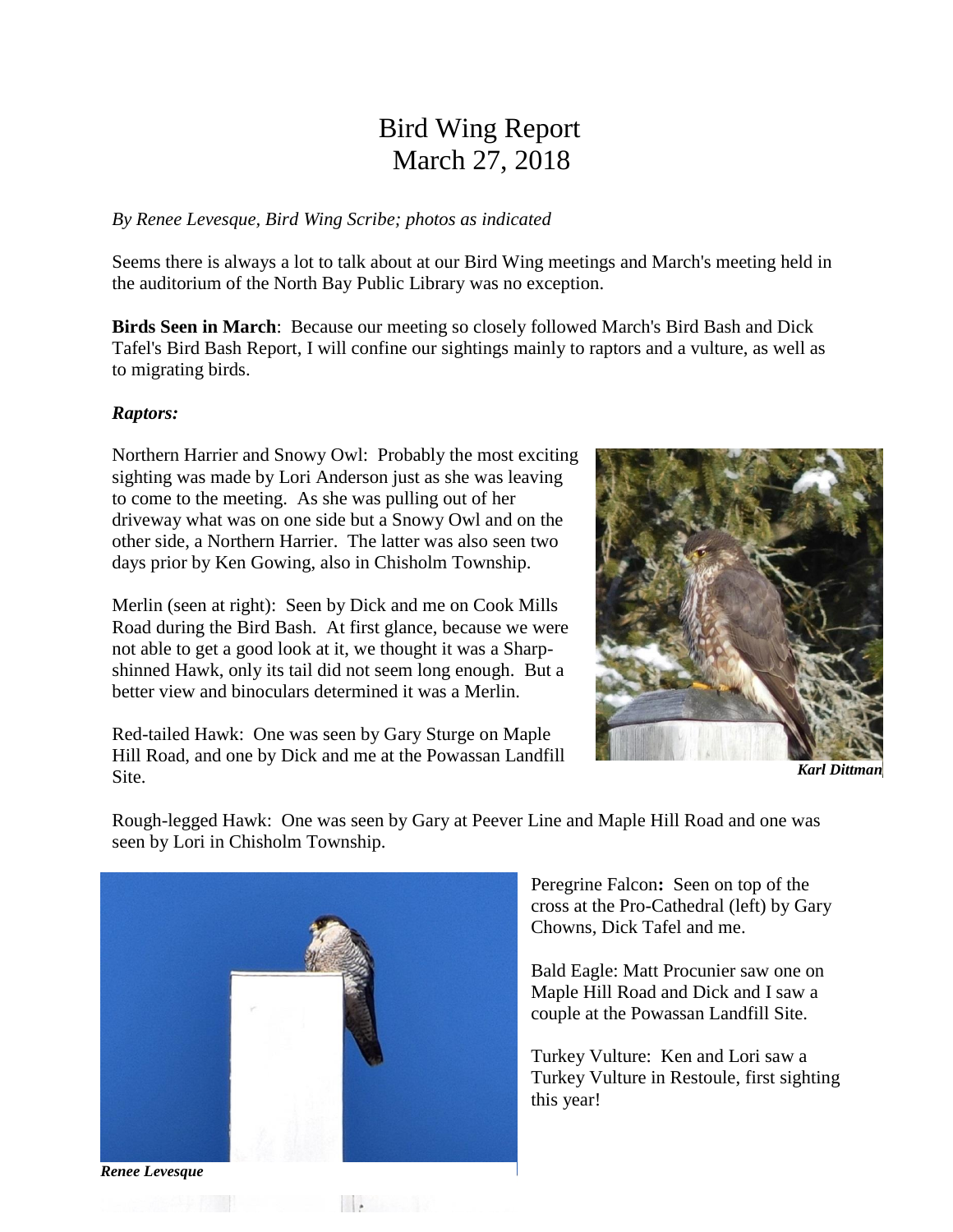Great-Horned Owl: By encroaching on Gary's territory, the famed Stillaway Line, Lori and Ken heard a Great-Horned Owl.

## *Migrating Birds:*

Canada Geese: Grant McKercher saw a few Canada Geese on Callander Bay; Marc Buchanan saw anywhere from 30 to 40 in Lee Park; Lori and Ken saw some in Restoule; and others saw a few on the South River and in Bonfield.

Herring Gulls: Seen by Grant on Osprey Links and by Dick and me at the Powassan Landfill Site and on the Ottawa and South Rivers.

American Robin: Nine were seen by Ken Gowing at Pioneer and Bellcairn the morning of our meeting. First sighting of the year! I thought that might mean spring would arrive any day, but 39 cm of snow arrived instead!

Red-winged Blackbird: Luanne Chowns saw one; Lori saw one; Paul Smylie saw one by the university; Steve Pitt had one at his place on Lake Talon; and Gary Sturge saw three at his place west of Powassan.

Common Grackle (seen at right): Luanne saw 5 or 6 in town and Steve had one at his place. Gary Sturge's over-wintering grackle continues at his feeder.

## *Other Birds of Note:*

Trumpeter Swan: Ken and Lori saw 2 at Restoule.

Red Crossbill: Dick and I saw 4 males on Hwy. 533 between Hwy 63 and Mattawa, ending months of searching for them; and Grant saw some in the Lake Bernard area.



*Renee Levesque*

White-winged Crossbill: Seen by Connie Sturge on the famed Stillaway.

Snow Bunting: Lori continues to see Snow Buntings on occasion at her place in Chisholm Township, although not in the numbers she had been seeing them – more like 50 than 200. Dick and I saw 2 on Summit Drive during the Bird Bash.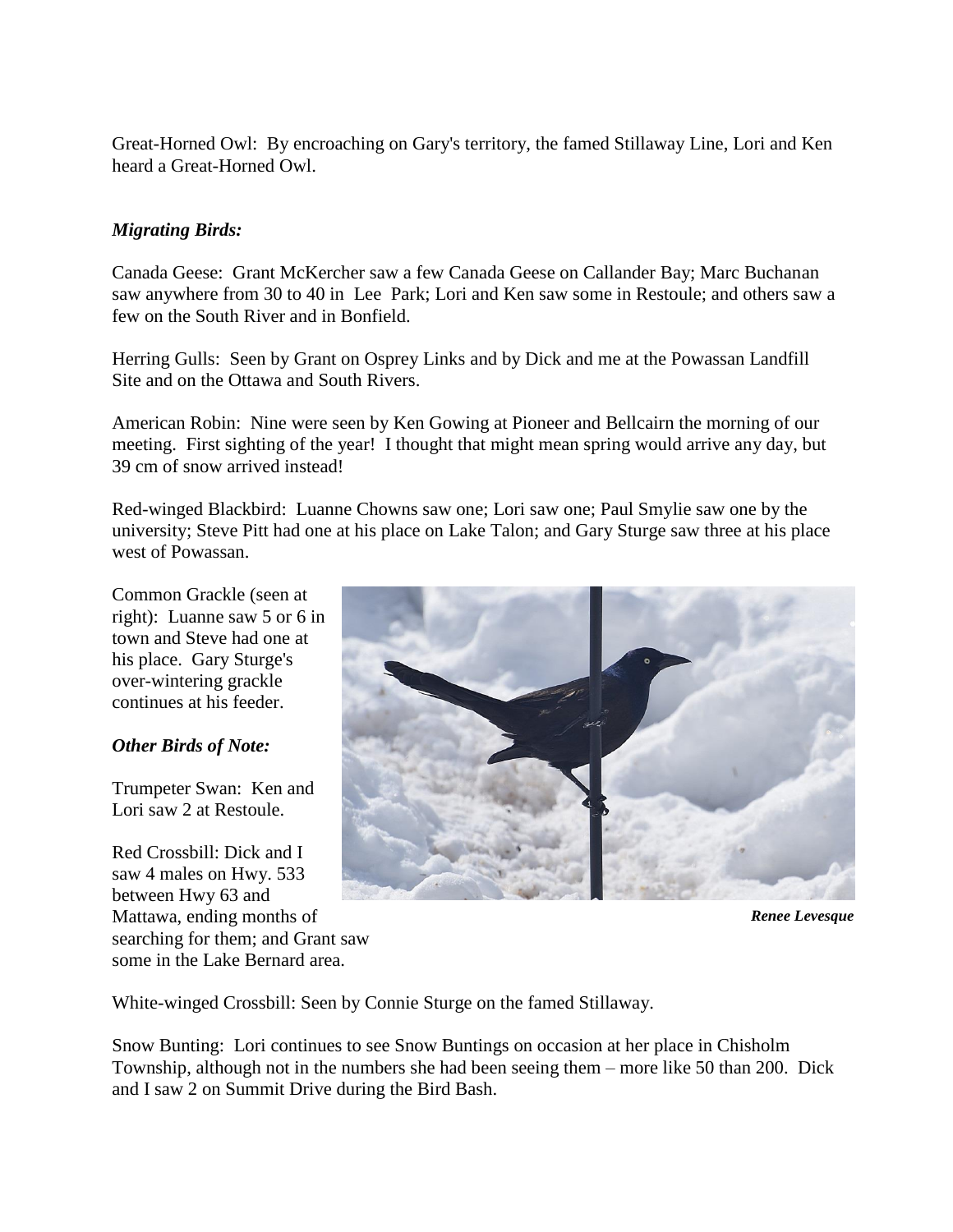Gray Jay: Jim Hasler continues to get Gray Jays at his feeders and others have been seen on Cooks Mill Road and Highway 64 outside Lavigne.

Common Redpoll: One was seen by Dick at his feeder. There was not the influx that was expected this past winter, but there was certainly an influx of Pine Siskins and American Goldfinch, the latter at Oriana Pokorny's feeder. Numbers of both have started to decrease.

(Curtis Irish's mention of Rock Pigeons led me to inform members that North Bay's Racing Pigeon Club is no longer operating and so some interest in our seeing either the end or the beginning of a race is not to be.)

**World Sparrow Week**: World Sparrow Day falls on March 20 each year, but because it is still winter in our area and, therefore, there is more often than not a dearth of sparrows, we expanded the Day to a



*Renee Levesque*

Week, this year from March 18 to March 22. And although internationally the day is set aside to appreciate the House Sparrow in particular, we expanded that to include all sparrows, those birds that people not-in-know call Little Brown Jobbies. Except at Lori's and in Gary and Connie's area, as well as at the Verner Co-op Feed Store, we don't tend to have many House Sparrows. No one is particularly upset at this because this sparrow is after all an introduced species and one not much appreciated in cities. And although one should not base one's like or dislike on a bird's



looks, most of us, with the exception of Dick, have to admit the House Sparrow does not have its looks going for it as you will see in the photo I took of some under the cab of a truck at the Verner Co-op Feed Store.

This year, 15 birders reported a total of 93 sparrows comprised of 6 species! Not bad for a wintry week in

*Renee Levesque*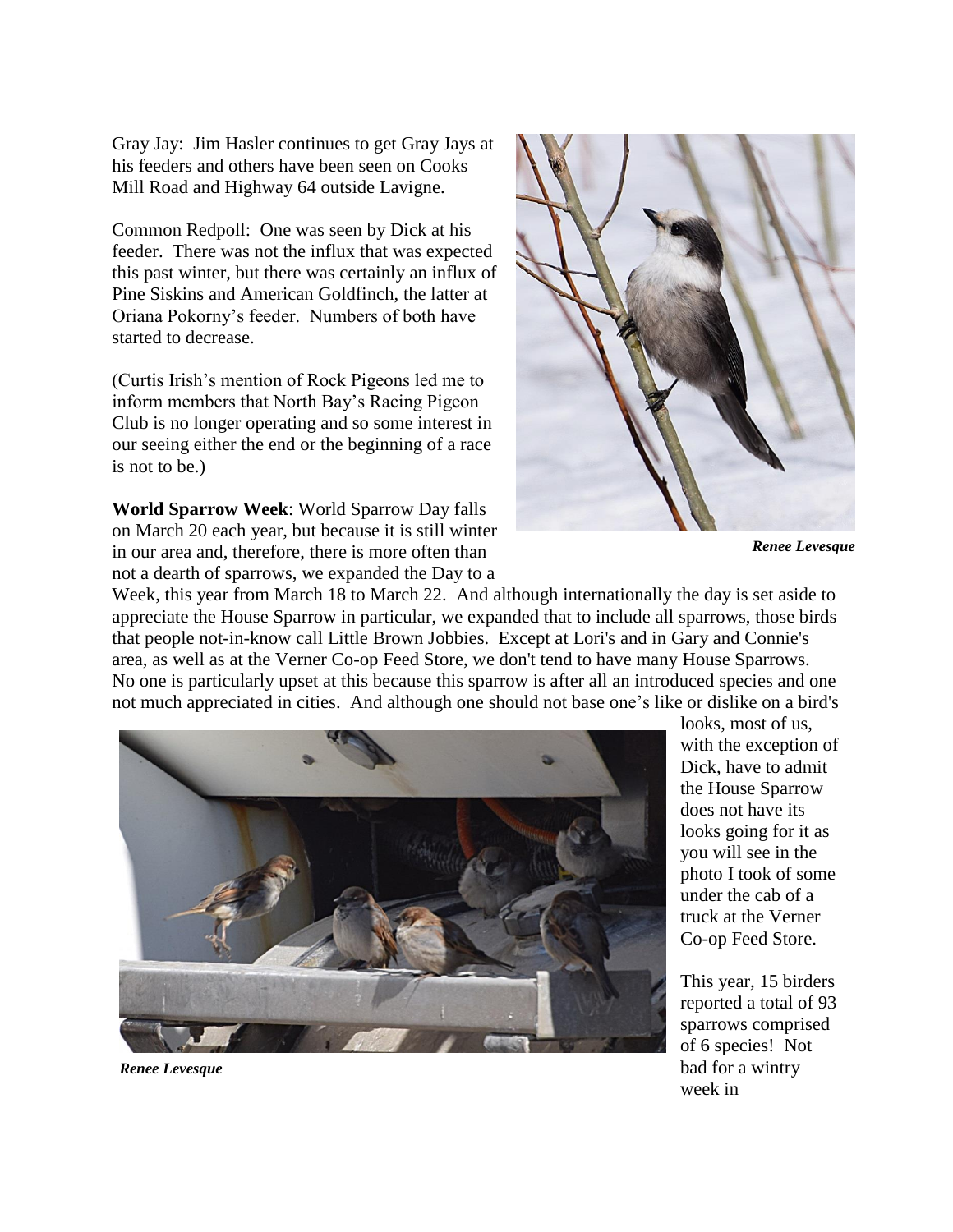March. Seen were 31 House Sparrows; 49 American Tree Sparrows; 10 Dark- eyed Juncos; 1 Chipping Sparrow; 1 White-throated Sparrow; and 1 Harris's Sparrow. This year could prove to have a record number of species and we may never have a Harris's again. Last year, we saw only 11 sparrows and 3 species, House, American Tree and a Song Sparrow.

**Great Backyard Bird Count:** We birders do like to count our birds and the Great Backyard Bird Count held each winter over the Family Day weekend is a great opportunity for just that. Participants in 155 countries around the world submitted 176,905 checklists recording 6,310 species! United States submitted the greatest number of checklists, 108,921, followed by Canada with 14,008. Colombia observed the greatest number of species, 996, followed by Ecuador with 904, Brazil with 847, India with 832 and Mexico with 780. Canada recoded 251 species.

The species observed in the greatest numbers were the Snow Goose – almost 5 million reported. This was followed by the Canada Goose, Common Murre, Red-winged Blackbird,

Ring-billed Gull, Mallard, European Starling, American Coot, Common Grackle and Herring Gull.

**Nocturnal Owl Survey**: Routes and teams have been set and the coveted trophy is ready to be taken away from Gary and Connie Sturge, last year's deserving recipients. In fact, our little contest achieved some notoriety when Kathy Jones, Volunteer Coordinator at Bird Studies Canada, made mention of the Sturges, our group and our contest in February's Ontario Nocturnal Owl Survey Newsletter. I previously sent the link to all birders and Sarah Wheelan posted the link on Nipissing Naturalists Club's Facebook. For those who didn't get a chance to read Gary's story, **[click here](http://birdscanada.org/download/ONowlnews.pdf)**. It was not Gary's winning story, by the way, but the story based on the route he did with Connie and Rachel.

The above photo is of Dick's  $5<sup>th</sup>$ attempt at getting a decent photo of the

Barred Owl that visited his feeders for mice. His Rembrandt keeps improving!

**Please select someone from your team to write this year's story and submit it to me as soon as possible after you complete your route.** The winner will be determined by the number of owls seen and heard and the quality of the story.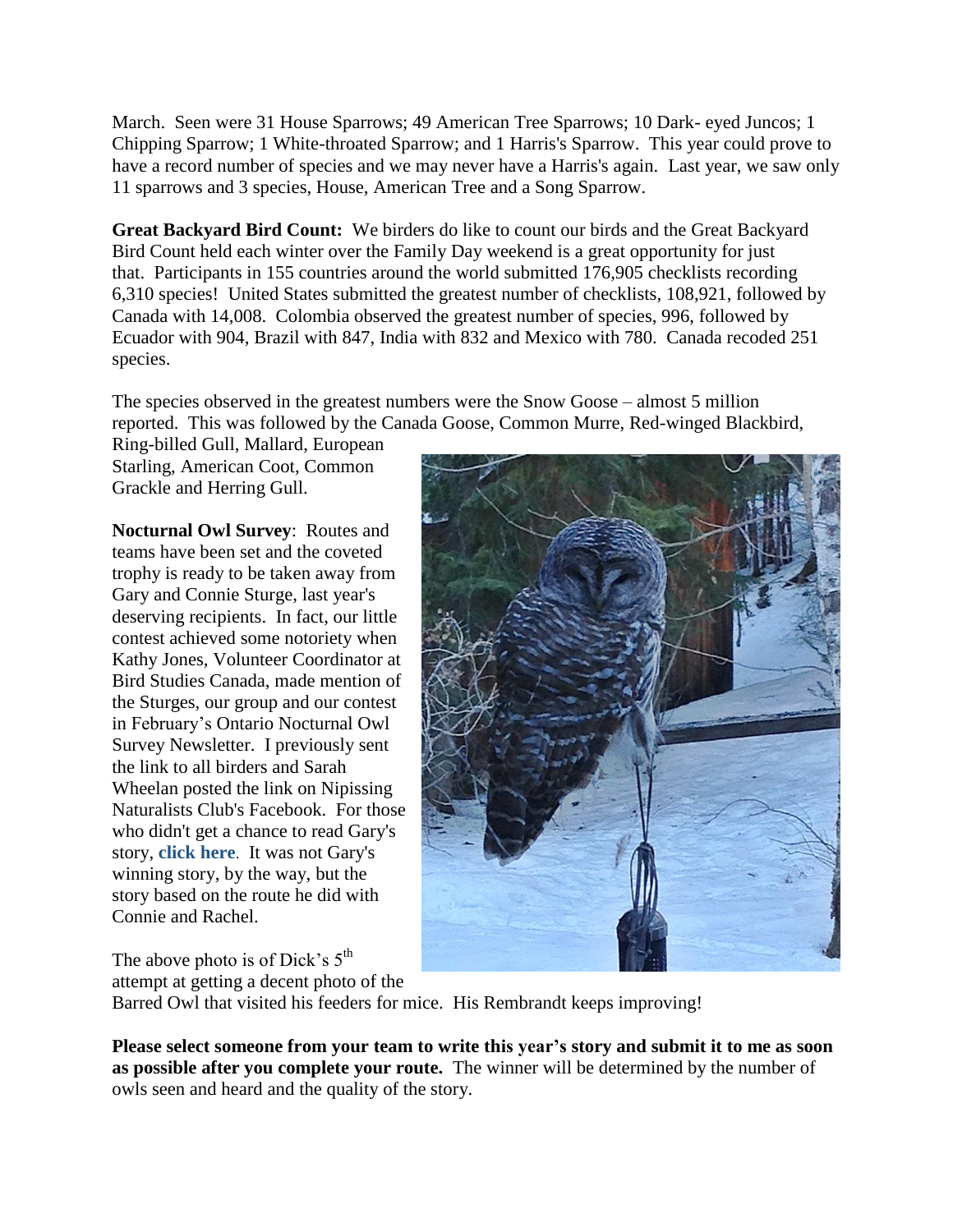**Year of the Bird**: 2018 has been declared the Year of the Bird by the National Audubon Society, Birdlife International, National Geographic and the Cornell Lab of Ornithology. To mark 100 years of federal legislation supporting migratory birds, each of these core organizations and many others are focusing on bird conservation issues. Dick showed us March's issue of National Geographic. In its celebration of the Year of the Bird, National Geographic is featuring an article on birds in each issue. The March issue is about Migration, entitled Epic Migration, and comes with a detailed poster showing migration routes. As with all National Geographic articles, the photos are magnificent. If you don't have a subscription, it can be difficult to find this magazine in the stores, but if you do happen to come across one, do buy it. (Perhaps Allison's used book store has some for sale.)

Nipissing Naturalists Club in partnership with North Bay-Mattawa Conservation Authority and Bird Studies Canada will be installing a Motus Wildlife Tracking System in this The Year of the Bird. In addition to this group project, however, you might want to think about an individual project or a small group project. It could be as small as going on some birding outings this spring and summer or learning about four new wood warblers, or as big as going to Australia to bird there. I have a special bluebird nestbox that Lori will put up at her place, along with her many bluebird nestboxes, and we will loosely monitor them.

## **If you are planning on doing something special for The Year of the Bird, please let me know what your plans or projects are and how they turned out. Depending on the response, maybe I can put something together in a sort of newsletter form.**

**Motus Wildlife Tracking System**: Gary Sturge reports that the installation of the Motus Wildlife Tracking System is scheduled for the end of April and should be fully operational by May 2. There will be a ribbon-cutting ceremony on May 25 to which birders, the general public and dignitaries are invited.

Motus allows researchers to track the movements of birds with the use of miniaturized radio transmitters. These transmitters or tags emit a short burst or pulse every few seconds. The pulses are picked up by high frequency receivers which can detect and record signals from the tags at distances up to 15 to 20 km. When tagged birds pass within range of any receiver, data gets recorded automatically into Bird Studies Canada's central database in Southern Ontario where it is shared with researchers. Each tag has a unique signature and from it a massive amount of detail can be gleaned, such as where the bird has travelled, how quickly it has travelled, and how long it has stopped on route. The Motus network of antennas has been positioned throughout North America and is expanding into Central and South America. (Motus now also has a foothold in Europe.)

Birds tagged are those that are being studied by researchers. The information is invaluable in helping them determine threats to vulnerable species on their breeding and wintering grounds and along their migration routes.